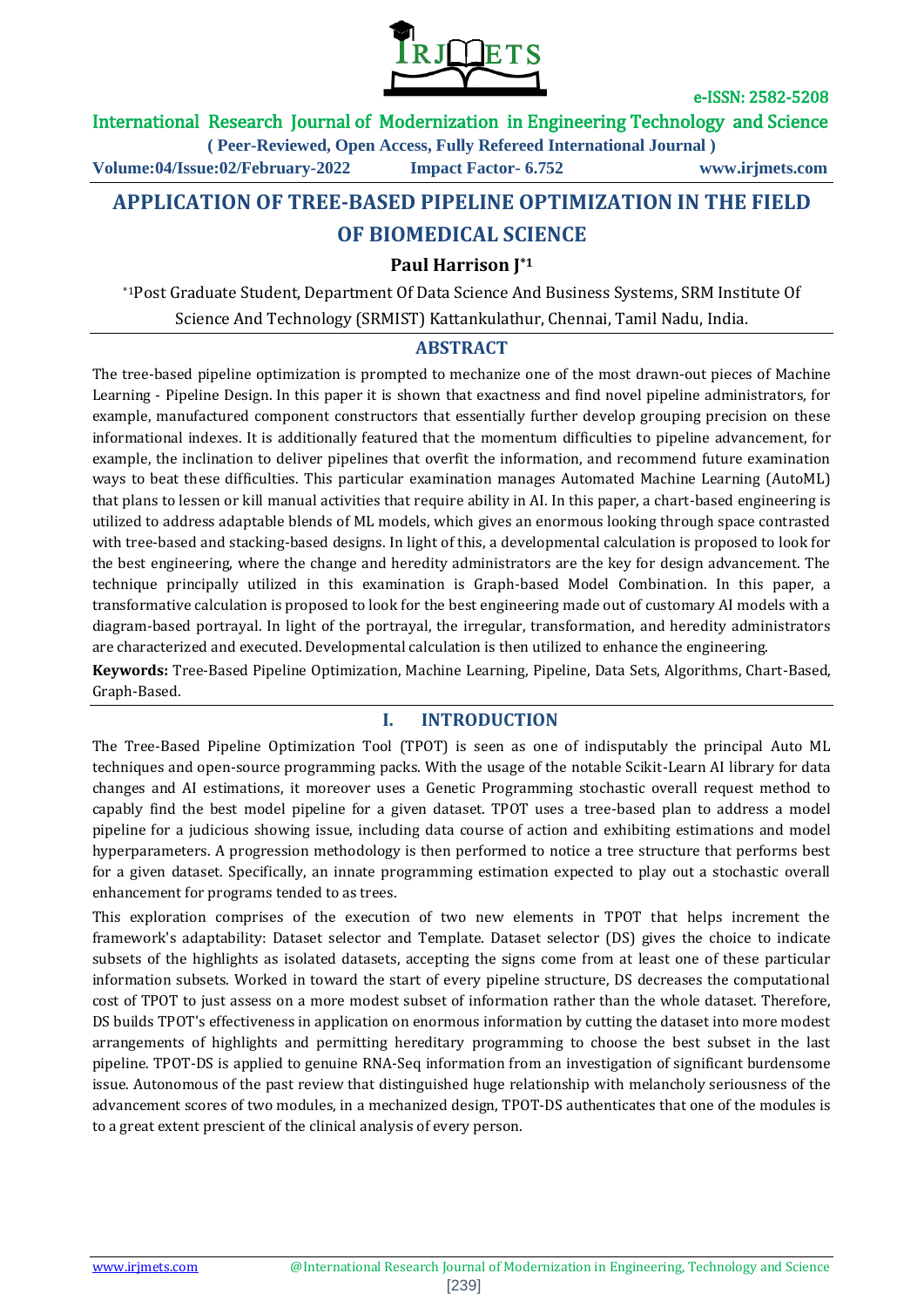

## International Research Journal of Modernization in Engineering Technology and Science



**Figure 1:** Work flow of the proposed optimization method.

The two strategies are Dataset Selector and Template. Then, at that point, true RNA-Seq articulation dataset and depict a reproduction way to deal with create information equivalent to the articulation information. At long last, we talk about different strategies and execution measurements for examination. The objective of the exploration which was to test the presentation of techniques to distinguish highlights that separate among gatherings and upgrade the grouping precision was accomplished.

An elective methodology utilizing a progressive intending to design AI pipelines that are limitless long. Other AutoML devices, including TPOT are thought about and testing interaction to assess the methodology and track down its exhibition.

### **II. METHODOLOGY**

The target of this examination is to be executed in the steadily developing data sets of biomedical information in medical services frameworks all over the planet. Nonetheless, viably utilizing AI techniques requires significant space mastery, which can be a boundary of section for bioinformaticians new to computational information science strategies. In this way, o.- the-rack apparatuses that make AI more available can demonstrate important for bioinformaticians. To this end, we have fostered an open-source pipeline improvement instrument (TPOT-MDR) that utilizes hereditary programming to naturally configuration AI pipelines for bioinformatics studies. In TPOT-MDR, Multifactor Dimensionality Reduction (MDR) is carried out as a component development technique for displaying higher-request include collaborations, and join it with another master information directed element selector for enormous biomedical datasets. Another technique and device, TPOT-MDR, for robotizing the examination of complicated illnesses in genome-wide affiliation studies (GWAS).

This being one of the main examination papers tending to and presenting Layered TPOT, discusses the abilities of the idea it manages. It is intended to work in a less time. This approach assesses applicant pipelines on progressively huge subsets of the information as indicated by their wellness, utilizing an altered developmental calculation to take into consideration separate rivalry between pipelines prepared on various example sizes. Exact assessment shows that, on adequately enormous datasets, Layered TPOT for sure finds better models quicker.

The key goal of this audit is to diminish the computational time from hours to minutes. This is completed by execution of TPOT. A programmed AI (AutoML) framework in light of meta support getting the hang of utilizing grouping models with self-play is the goal of this exploration. The meta learning issue is settled by arrangement demonstrating utilizing a profound neural organization and Monte Carlo Tree Search. After testing the information utilized comprised of 313 unique even information like OpenML, and so on Standard pipelines were developed utilizing sklearn SGD assessors for order and relapse, and a clarified plain component extractor which utilizes straight SVC, Lasso, percentile arrangement or relapse assessors from sklearn. At the point when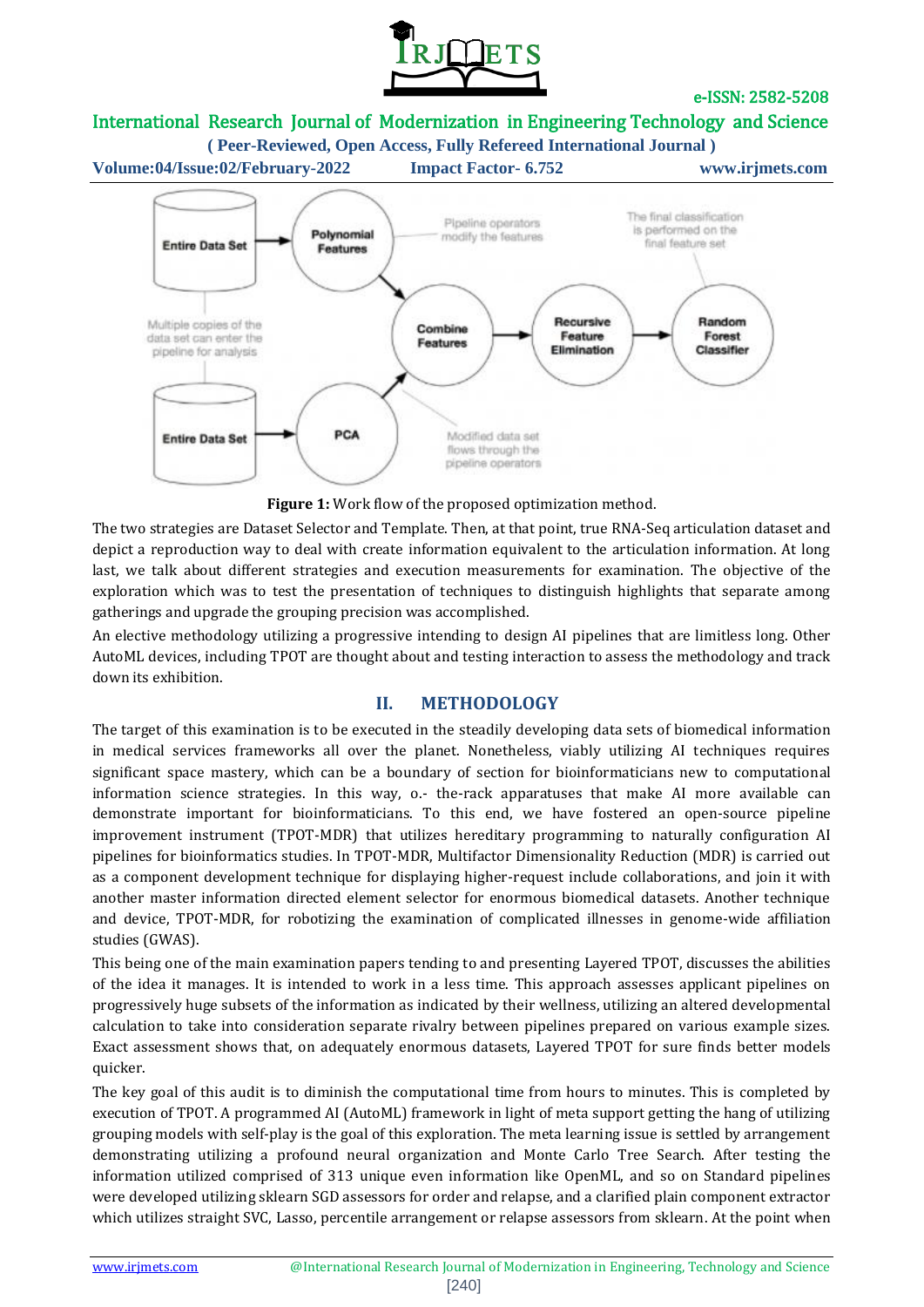

# International Research Journal of Modernization in Engineering Technology and Science

**( Peer-Reviewed, Open Access, Fully Refereed International Journal )**

**Volume:04/Issue:02/February-2022 Impact Factor- 6.752 www.irjmets.com**

tried this ended up being somewhat productive than existing cutting edge AutoML Methods like Hyperopt-Sklearn, Auto-Sklearn.

#### **Accelerating TPOT**

The chief apparatus of this examination is an upgraded Tree-based pipeline advancement technique called as Layered TPOT. This is done to make pipelines similarly great as the first, however in essentially less time. This approach assesses up-and-comer pipelines on progressively huge subsets of the information agreeing to their wellness, utilizing a changed developmental calculation to take into consideration separate rivalry between pipelines prepared on various example sizes. Experimental assessment shows that, on adequately enormous datasets, Layered TPOT without a doubt finds better models quicker. One of the significant ideas utilized in this exploration is Age-Layered Population Structure (ALPS).

#### **Pipelines with Unlimited Length**

An elective methodology utilizing a progressive wanting to arrange AI pipelines that are limitless long. Other AutoML devices, including TPOT are thought about and testing cycle to assess the methodology and track down its presentation.

#### **Cuffless BP checking utilizing TPOT**

Assessing the pulse utilizing AI from photograph plethysmogram (PPG) signals, which is acquired from sleevebased checking. To stay away from the issues related with AI, for example, inappropriately picking the classifiers and additionally not choosing the best elements, this paper used the tree-based pipeline advancement instrument (TPOT) to robotize the AI pipeline to choose the best relapse models for assessing both systolic BP (SBP) and diastolic BP (DBP) independently. As a pre-handling stage, indent channel, bandpass channel, and zero stage separating were applied by TPOT to wipe out any potential commotion innate in the sign. Then, at that point, the computerized highlight choice was performed to choose the best elements to gauge the BP, including SBP and DBP highlights, which are separated utilizing arbitrary backwoods (RF) and kclosest neighbors (KNN), individually. The proposed approach was assessed and approved utilizing the mean outright mistake (MAE).

#### **Cerebrum age forecast**

With the cerebrum maturing as the chief reason, Predictive models have been applied to neuroimaging information to learn designs related with this inconstancy and foster a neuroimaging biomarker of the mind condition. Expecting to animate the improvement of more precise mind age indicators.

#### **Pre-Training and Automated element of designing**

Three equal methodologies were followed: tweaking a pretrained ULMFiT model to the arrangement task, calibrating a pre-prepared BERT model to our characterization assignment, and utilizing the TPOT library to track down the ideal pipeline. A subtask 2 was set with a shallow model found by TPOT: a strategic relapse classifier with non-inconsequential component designing. The BERT mean-pooled result of the last secret layer which allots a solitary vector to a whole grouping was utilized. BERT is a strong part which can be utilized successfully in various kinds of errands.

#### **TPOT in anticipating biogas creation**

This study utilizes 8 years of information gathered from a modern scale anaerobic co absorption (AcoD) activity at a civil wastewater treatment plant in Oakland, California, joined with a strong mechanized ML technique, Tree-based Pipeline Optimization Tool, to foster a better comprehension of how unique waste data sources and working conditions sway biogas yield. The model information sources included every day input volumes of 31 waste streams and 5 working boundaries.

Since various squanders are separated at different rates, the model investigated a scope of delays credited to each waste info going from 0 to 30 days. The outcomes propose that the waste kinds (counting delivering waste, lactose, poultry waste, and fats, oils, and lubes) contrast significantly in their effect on biogas yield on both a for each gallon premise and a mass of unstable solids premise, while working boundaries are not valuable indicators in a painstakingly worked office.

During the time spent structure Scaling tree-based computerized AI the idea of TPOT is investigated completely. This paper hence manages ideas like FSS (Feature Set Selector). In this exploration it is found that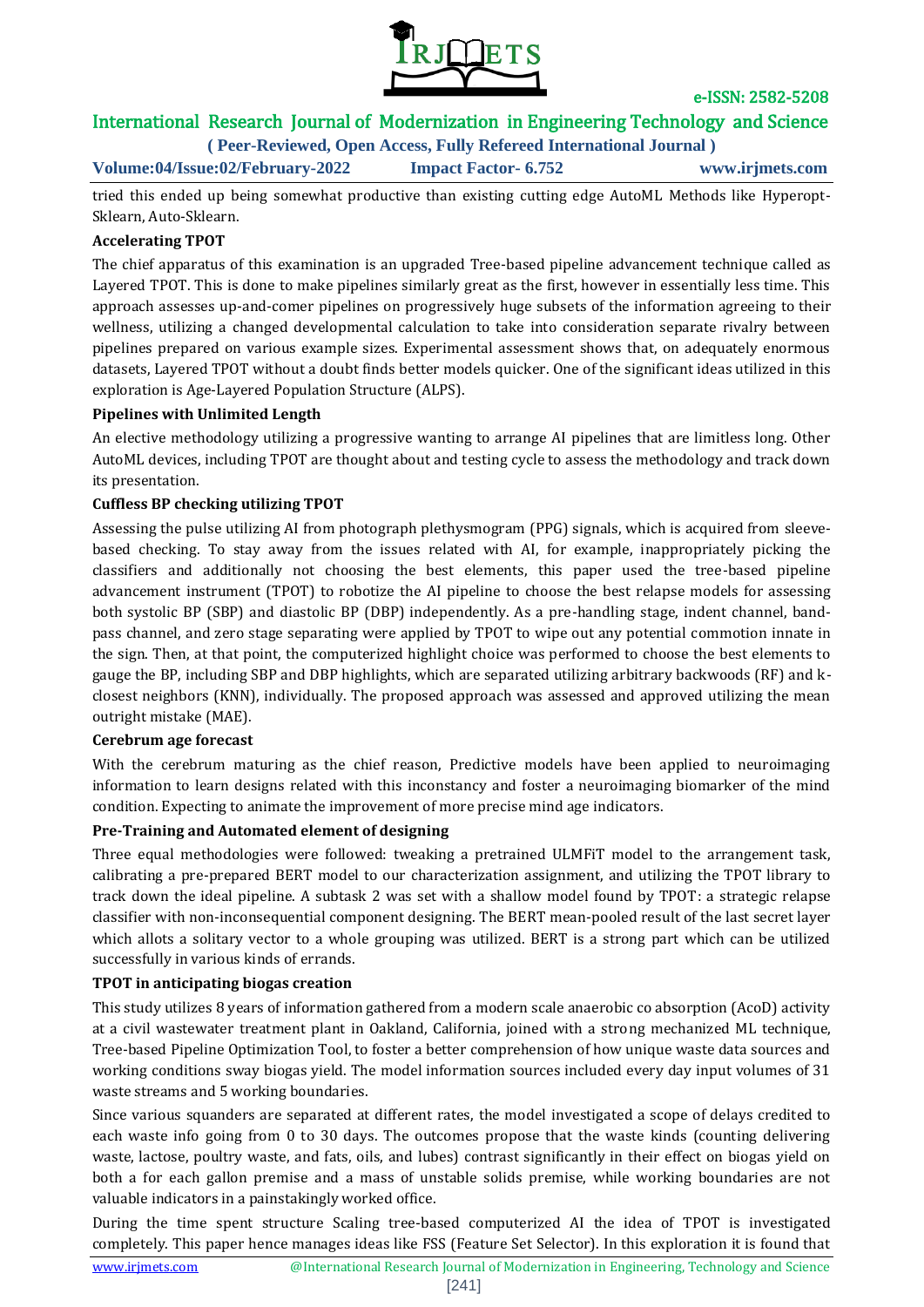

# International Research Journal of Modernization in Engineering Technology and Science

**( Peer-Reviewed, Open Access, Fully Refereed International Journal )**

**Volume:04/Issue:02/February-2022 Impact Factor- 6.752 www.irjmets.com**

TPOT-FSS outflanks a tuned XGBoost model and standard TPOT execution. It is applied to genuine RNA - Sequence.

Significant procedures utilized in this exploration are second-symphonious age imaging and k-closest neighbors classifier related to robotized AI tree-based pipeline optimization device, we fostered a PC helped conclusion strategy to order ovarian tissues as being harmful, harmless, fringe, and ordinary, getting regions under the recipient working trademark bend of 1.00, 0.99, 0.98, and 0.97, individually. These outcomes recommend that analysis in light of second-consonant age pictures and AI can uphold the quick and precise discovery of ovarian disease in clinical practice.

## **III. MODELING AND ANALYSIS**

Being a bioinformatic task this comprises of recognizing which highlights are related with an objective result of interest and building a prescient model. In any case, in biomedical information, there are frequently standard qualities of the subjects in a review or cluster impacts that should be adapted to more readily confine the impacts of the highlights of interest on the objective. Hence, the capacity to perform covariate changes turns out to be especially significant for uses of AutoML to biomedical enormous information examination.

With an end goal to separating the sorts of pediatric back fossa growths on routine imaging might help in preoperative assessment and guide careful resection arranging. In any case, subjective radiologic MR imaging audit has restricted execution. This review meant to contrast different AI approaches with order pediatric back fossa growths on routine MR imaging. This review concentrate on included preoperative MR imaging of 288 patients with pediatric back fossa growths, including medulloblastoma  $(n\frac{1}{4}111)$ , ependymoma  $(n\frac{1}{4}70)$ , and pilocytic astrocytoma (n¼107). Radiomics highlights were removed from T2-weighted pictures, contrastupgraded T1-weighted pictures, and ADC maps. Models created by standard manual optimization were contrasted and programmed AI by means of the Tree-Based Pipeline Optimization Tool for execution assessment. It was observed that, Automatic AI in view of routine MR imaging ordered pediatric back fossa cancers with high exactness contrasted and manual master pipeline advancement and subjective master MR imaging survey.

Managing changes in microbial water quality in surface waters present difficulties for creation of safe drinking water. On the off chance that not treated to an OK level, microbial microorganisms present in the drinking water can bring about serious ramifications for general wellbeing. The point of this paper was to assess the appropriateness of information driven models of various intricacy for anticipating the centralizations of E. coli in a waterway. Upon preliminaries, Random Forest and TPOT brought about better execution however showed a propensity of overfitting. Water temperature, microbial focuses upstream and at the water admission, and precipitation upstream were demonstrated to be significant indicators. Information driven demonstrating empowers water makers to decipher the estimations

with regards to what focuses can be anticipated in view of the new noteworthy information, and subsequently distinguish unexplained deviations justifying further examination of their starting point.

## **IV. RESULTS AND DISCUSSION**

The difficulties of Machine Learning are examined here. Significant difficulties of ML incorporate picking the right calculation and tuning the boundaries for ideal execution. Robotized ML (AutoML) techniques, for example, Tree-based Pipeline Optimization Tool (TPOT), have been created to remove a portion of the mystery from ML subsequently making this innovation accessible to clients from more different foundations. The objectives of this study were to survey materialness of TPOT to genomics and to distinguish blends of single nucleotide polymorphisms (SNPs) related with coronary supply route illness (CAD), with an emphasis on qualities with high probability of being great CAD drug targets. We utilized public utilitarian genomic assets to bunch SNPs into naturally significant sets to be chosen by TPOT. We applied this procedure to information from the UK Biobank, identifying a strikingly intermittent sign coming from a gathering of 28 SNPs. Significance investigation of these uncovered utilitarian importance of the top SNPs to qualities whose relationship with CAD is upheld in the writing and different assets. Besides, we utilized game-hypothesis based measurements to concentrate on SNP commitments to individual level TPOT forecasts and find particular bunches of very much anticipated CAD cases. The last option demonstrates a promising methodology towards accuracy medication.